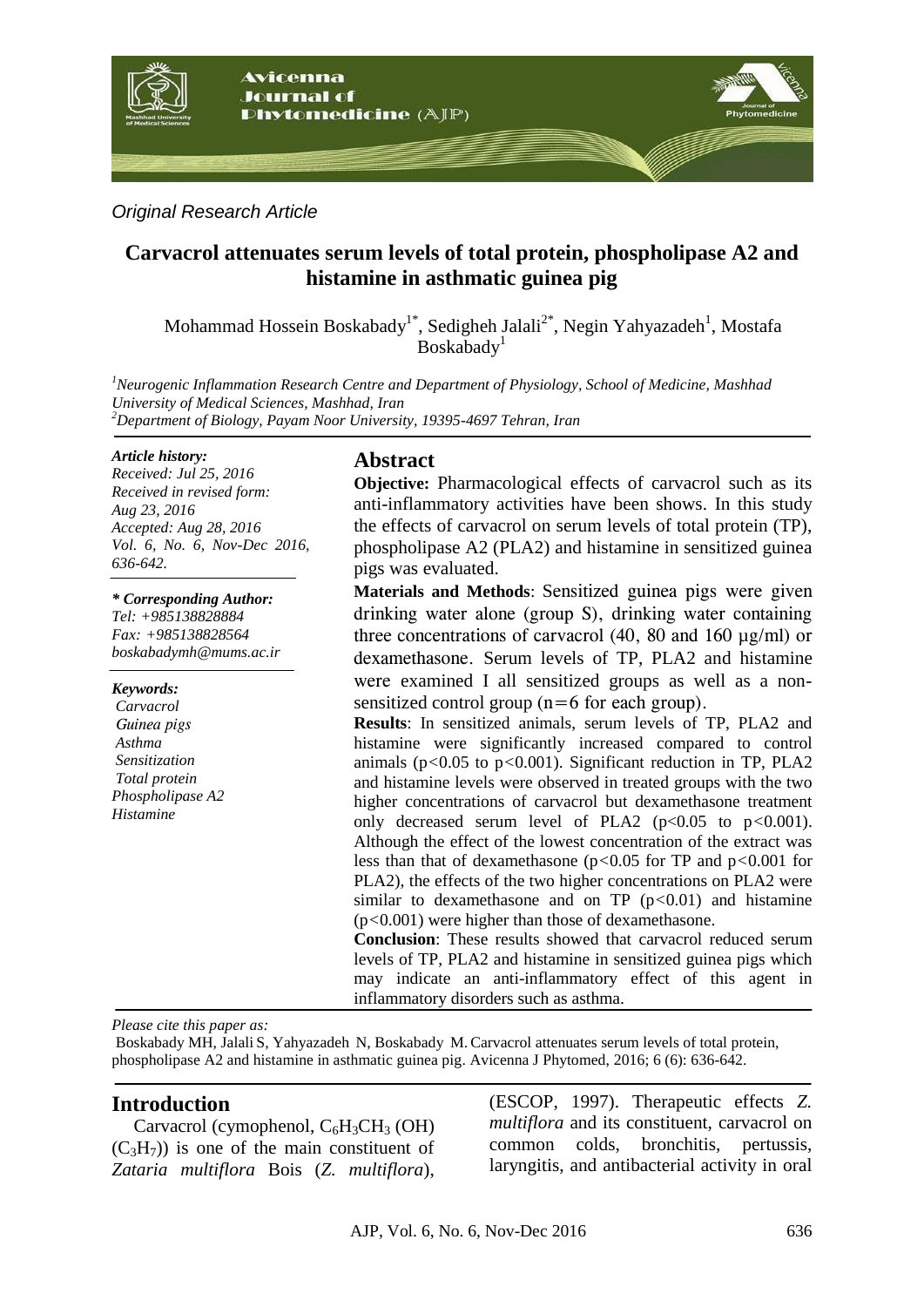hygiene and stomatitis have been described (ESCOP, 1997). The relaxant effect of plant containing carvacrol on different smooth muscles including trachea (Boskabady et al., 1998; Boskabady et al., 2006, Boskabady et al., 2007) has been previously shown. as well as Carvacrol (Boskabady and Jandaghi, 2003) and fraction 2 of the essential oil from *Carum copticum* which is suggested to be carvacrol (Boskabady et al., 2003) showed relaxant effect on tracheal smooth muscle. Various pharmacological effects including antibacterial (Nostro et al., 2007) and anticandidiasis effects (Knowles et al., 2005), the effect on DNA binding (Nafisi et al., 2004), genotoxicity (Zeytinoglu and Baser, 2003), antimutagenicity (Ipek et al., 2005), antigenotoxic [\(Ipek](http://www.springerlink.com/content/?Author=Evrim+%c4%b0pek) et al., 2003), anticancer (Mehdi et al., 2011) and apoptosis inducing (Akalin and Incesu, 2011), antiinflammatory and anti-oxidant (Hotta et al,. 2010; Landa et al., 2009) properties were shown.

The main characteristic of asthma is airway inflammation is (Busse et al., 1995) which different inflammatory cells are activated in this process (Kelly et al., 1998). Phospholipase A2 (PLA2) is released from inflammatory cells activated due to airway inflammation in asthma (Vadas and Pruzanski, 1986). PLA2, in turn, leads to synthesis of eicosanoids by various inflammatory cells (Vadas and Pruzanski, 1986). In the allergic inflammation of bronchial asthma, eicosanoids play an important role (Kashima et al., 1993). In serum and bronchoalveolar lavage fluid from asthmatic patients, increased PLA2 activity was shown (Kashima et al., 1993). In addition, increased serum histamine level in asthmatic patients and animals, was also documented (Busse and Swenson, 1989). Increased serum total protein was also shown in subjects with occupational asthma (Qureshi et al., 2009).

The treatment for asthma consists of two types of drugs: 1) bronchodilatory drugs to relieve bronchoconstriction and 2) anti-

inflammatory or preventive drugs to suppress the airway inflammation. With regard to relaxant and anti-inflammatory effects of carvacrol, this agent may affect asthma therapy by both mechanisms. In the present study, the effect of carvacrol on histamine, PLA2 and TP in sensitized guinea pigs was examined.

# **Materials and Methods Animal groups**

Control guinea pigs (group C, treated the same as sensitized group but normal saline was used instead of OA and they were given drinking water alone) and five groups of sensitized animals were which given drinking containing the following agents (n=6 for each group) were studied. 1) Drinking water alone (group S, an animal model of asthma) 2)50 µg/ml dexamethasone (group S+D) 3) 40  $\mu$ g/ml carvacrol (group S+C1) 4)80  $\mu$ g/ml carvacrol (group S+C2) 5)160 µg/ml carvacrol (group S+C3)

Sensitization of guinea pigs with OA as was performed as previously described (Boskabady and Ziaei , 2003; Jafari et al., 2011; Vosooghi et al., 2013). Briefly, guinea pigs were sensitized with 10 mg of OA (Sigma Chemical Ltd, UK) + 100 mg of  $AI(OH)$ <sub>3</sub> dissolved in 1 ml saline on first day and 2 mg of  $OA + 100$  mg of  $Al(OH)_{3}$ dissolved in 1 ml saline i.p. one week later. From day 14, sensitized animals were exposed to an aerosol of  $4\%$  OA for  $18\pm1$ days, for 5 min daily. The aerosol was administered in an enclosed chamber (30 x 20 x 20 cm). Control animals were treated similarly but saline was used instead of OA solution. The study was approved by the ethical committee of Mashhad University of Medical Sciences, Mashhad, Iran.

## **Measurement of serum TP, PLA2 and histamine**

Animals were sacrificed after the end of sensitization period  $(32\pm 1$  days). Five milliliter peripheral blood was obtained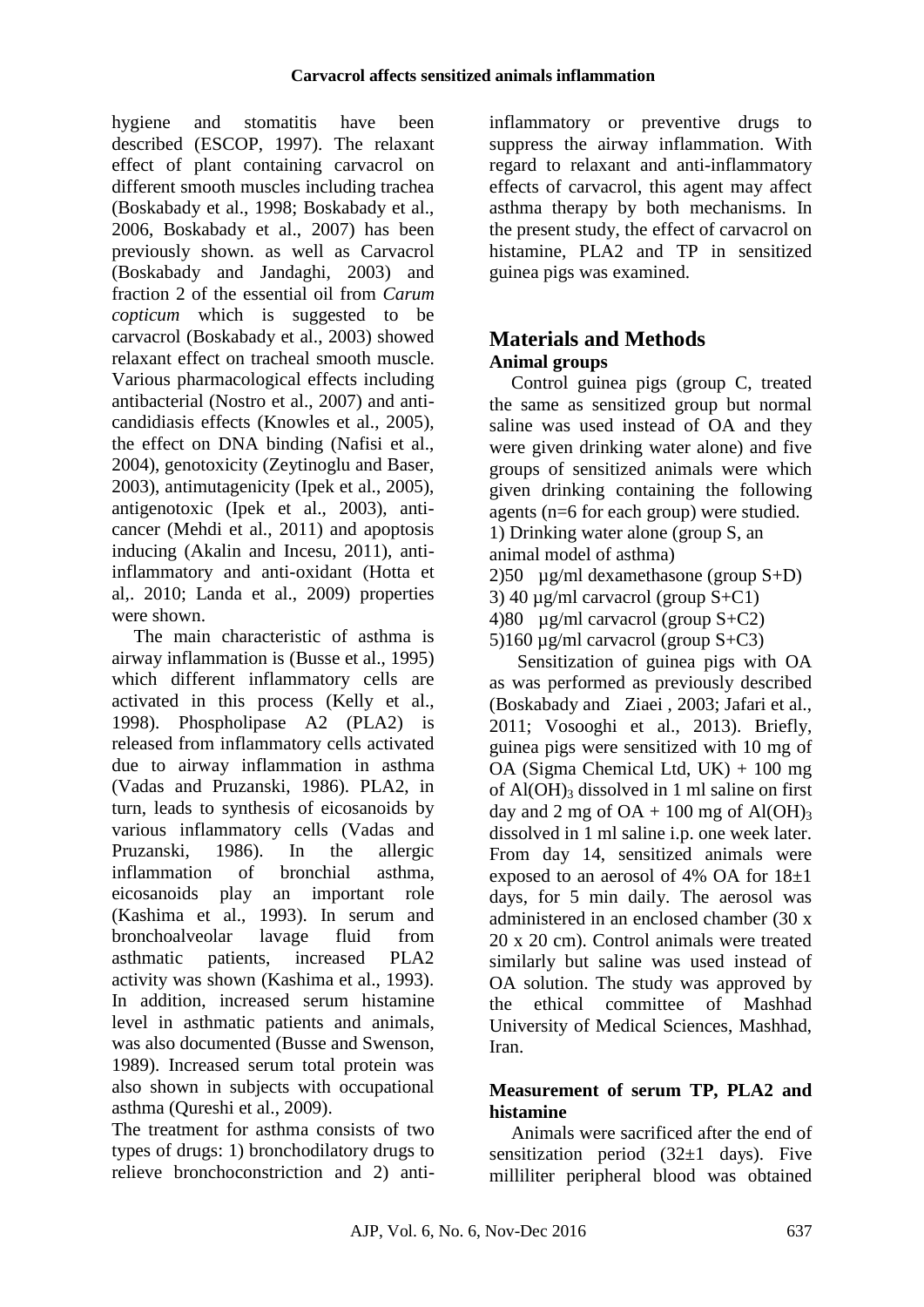immediately after sacrificing of animals. Blood samples were kept at room temperature for 1 hr. The samples were then centrifuged at  $2500 \times g$  at 4 °C for 10 min. The supernatant was collected and stored at -70 °C until analyzed. The serum protein level was determined using quantitative protein assay kit (Pars Azmoon, Iran) according to the manufacturer's protocol with photometric method. Using the Enzyme-Linked Immuno-Sorbent Assay (ELISA) sandwich method, serum PLA2 and histamine levels were measured according to the manufacturer's instructions  $(PLA_2)$ : E10217: Invitrogen, England LDN's Histamine Assay Kit, BAE-1100, Co., LDN, England).

#### **Statistical analysis**

Results were expressed as mean±SEM. Kolmogorov-Smirnov test indicate the normal distribution of the data. Comparison between the results of sensitized group and control guinea pigs as well as between sensitized and treated groups were performed using unpaired "t" test. Data of three groups of animals treated with carvacrol were compared using one way ANOVA with Tukey-Kramer *post-hoc* test. Significance was accepted at  $p<0.05$ .

### **Results**

In sensitized group, serum levels of TP, PLA2 and histamine were significantly higher than control animals  $(p<0.05$  for PLA2 and  $p<0.001$  for TP and histamine ) (Figure 1-3). Serum levels of TP, PLA2 and histamine were significantly decreased in treated groups with the two higher concentrations of carvacrol  $(p<0.01$  to p<0.001, Figure 1-3).

However, only serum level of PLA2 was significantly decreased in S animals treated with dexamethasone  $(p<0.05)$ (Figure 2).



Figure1. Serum levels of total protein in control group (C), sensitized guinea pigs (S), S treated with dexamethasone and three concentrations of carvacrol (n=6). Statistical differences between control and other groups: \*p<0.05, \*\*p<0.01 and \*\*\*p<0.001. Statistical differences between treated animals *vs*  sensitized group:  $+p<0.05$ ,  $++p<0.01$  and  $+++p<0.001$ .



Figure 2. Serum levels of phospholipase A2 in control group (C), sensitized guinea pigs (S), S treated with dexamethasone and three concentrations of carvacrol (n=6). Statistical differences between control and other groups: \*p<0.05 and \*\*p<0.01. Statistical differences between treated animals *vs* sensitized group: +:  $p<0.05$  and  $++: p<0.01$ .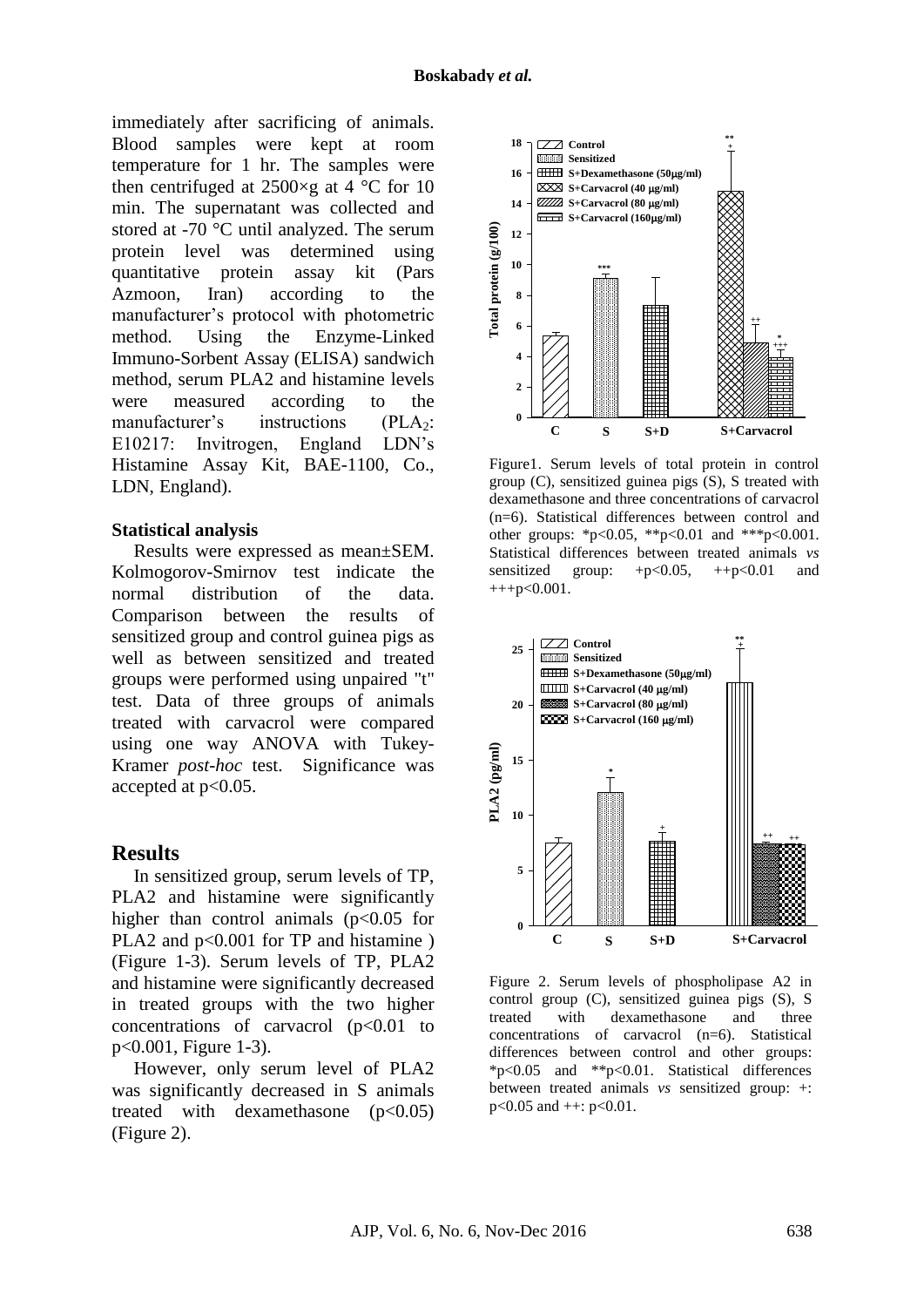

Figure 3. Serum levels of histamine in control group (C), sensitized guinea pigs (S), S treated with dexamethasone and three concentrations of carvacrol (n=6). Statistical differences between control and other groups: \*\*p<0.01 and \*\*\*p<0.001. Statistical differences between treated animals *vs* sensitized group: ++p<0.01,  $+++p<0.001$  and  $+++p<0.001$ .

The effect of the lowest concentration of carvacrol (40 µg/ml) on TP and PLA2 was significantly less than the effect of dexamethasone (p<0.05 for TP and p<0.001 for PLA2; Table 1). However, the effect of the highest concentrations of carvacrol (160 µg/ ml) on PLA2 was similar to dexamethasone and on TP  $(p<0.01)$  and histamine  $(p<0.001)$  was higher than that of dexamethasone (Table 1). The effects of the two higher concentrations of carvacrol (80 and 160 µg/ ml) on serum levels of TP, PLA2 and histamine were significantly higher (p< 0.001 for histamine and  $p < 0.01$  for other parameters) than the effect of the lowest concentration (Table 1). In addition, the effect of the highest concentration of carvacrol on histamine level was also significantly higher than the effect of its medium concentration (p<0.001, Table 1).

Table 1. Serum levels of total protein, PLA2 and histamine levels in control group, sensitized guinea pigs (s), s treated with three concentrations of carvacrol  $(S+C1, S+C2, S+C3)$  and dexamethasone  $(S+D)$ ,  $(n=6)$ .

| <b>Mediator</b>      | <b>Control</b> | S              | $S+D$          | $S + C1$       | $S + C2$                    | $S+C3$                                  |
|----------------------|----------------|----------------|----------------|----------------|-----------------------------|-----------------------------------------|
| <b>Total protein</b> | $5.35+0.25$    | $9.1 + 0.32$   | $7.36 + 1.81$  | $14.80 + 2.66$ | $4.90 + 1.18$ <sup>++</sup> | $3.94 + 0.51$ + +                       |
| PLA <sub>2</sub>     | $7.49 + 0.54$  | $12.12 + 1.34$ | $7.68 + 0.75$  | $22.05 + 3.07$ | $7.48 + 0.09$ + $+$         | $7.39+0.04$ + +                         |
| <b>Histamine</b>     | $7.73 + 1.15$  | $32.92 + 1.62$ | $28.45 + 2.01$ | $27.05 + 1.81$ | $17.34 + 2.3$ + +           | $1.84\pm0.25$ t t t $\star \star \star$ |

Values are presented as mean±SEM. Three concentrations of carvacrol were 40 (S+C1), 80 (S+C2) and 160  $\mu$ g/ml (S+C3) and dexamethasone was used at the concentration of 50  $\mu$ g/ml. Statistical significance for the difference between the data of S+C3 and S+C1 vs S+C1:  $\text{tfp} < 0.01$ , and  $\text{tft} > 0.001$ . Statistical significance for the difference between the data of S+C3 vs S+C2:  $\star \star \star p \le 0.001$ . The statistical comparisons were made using ANOVA with Tukey- Kramer multiple post test.

### **Discussion**

Increased serum levels of TP, PLA2 and histamine was showed in sensitized guinea pigs in this study. Previous studies also showed increased serum levels of total protein (Qureshi et al., 2009), PLA2 (Vadas and Pruzanski, 1986) and hitamine (Busse and Swenson, 1989) in asthmatic patients and animals which confirm the

sensitization (induction of animal model of asthma) in the present study.

The two higher concentrations of carvacrol led to reduction in serum levels of TP, PLA2 and histamine in sensitized animals. However, dexamethasone treatment did not affect serum level of TP and histamine and only caused significant reduction in PLA2 level. Airway inflammation is the most important feature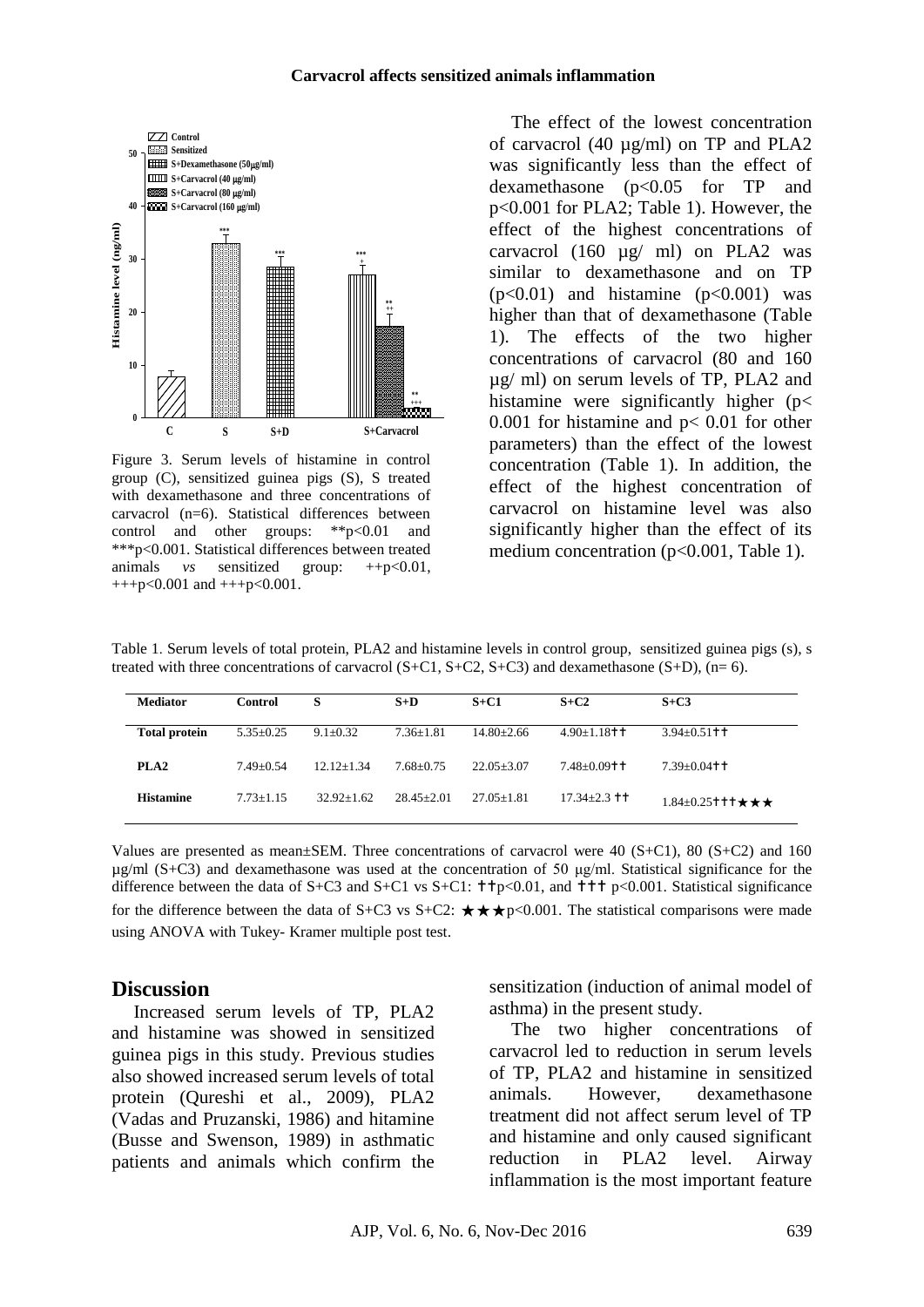of asthma (Busse et al., 1995). Therefore, in asthma-therapy we should focus on reducing airway inflammation.

The results of the present study showed that carvacrol prevents the increase in serum levels of TP, PLA2 and histamine in sensitized guinea pigs. However, dexamethasone treatment only affects serum level of PLA2 in sensitized guinea pigs. These results indicate that carvacrol have a therapeutic effect on inflammatory markers in sensitized animals which is more potent, more specific and thus different from the effect of dexamethasone. Therefore, the results of the present study showed that in inflammatory disorders such as asthma, carvacrol may have even more therapeutic values compared to dexamethasone. In fact, anti-inflammatory and anti-oxidant effects of carvacrol were previously shown (Hotta et al., 2010; Landa et al., 2009) which are consistent with the results of the present study.

The results also showed that the effect of carvacrol on serum levels of TP, PLA2 and histamine was almost concentrationdependent. The greater effect of higher concentrations of carvacrol on serum levels of TP and histamine compared to dexamethasone suggests that the effect of carvacrol is greater than dexamethasone on most inflammatory markers in sensitized guinea pigs at used concentrations.

A potent relaxant effect of the extract of a plant containing carvacrol (*Thymus vulgaris*) (Boskabady et al., 2006) and carvacrol itself (Boskabady and Jandaghi., 2003) on tracheal chains, stimulatory effect of *Z. multiflora* (another plant containing carvacrol) and carvacrol on  $\beta$ <sub>2</sub>adrnoceptors (Boskabady et al., 2011a) and their inhibitory effect on histamine (H1) receptors (Boskabady et al., 2012a) were previously shown. The inhibitory effect of carvacrol (Boskabady et al., 2011b) and the extract of *Z. multiflora*  (Boskabady et al., 2012b; Jafari et al., 2011) on muscarinic receptors of tracheal smooth muscle were also demonstrated.

The present study also showed preventive effect on inflammatory markers in sensitized animals. Therefore, the results of the present study as well as previous studies suggest that carvacrol may have therapeutic effect on asthma by both bronchodilation as a relieving drug and anti–inflammatory effect as a preventive drug. The effects of other natural products on lung inflammation and tracheal responsiveness were shown using similar methods which support the findings of the present study (Boskabady and Ziaei, 2003; Vosooghi et al., 2013). However, more studies on the effect of carvacrol on asthmatic patients are needed to confirm this suggestion.

In conclusion, reduction effect of carvacrol on serum levels of TP, PLA2 and histamine in sensitized guinea pigs we indicated. The effect of carvacrol was more specific compared to dexamethasone because dexamethasone treatment only affected PLA2 level in sensitized animals. Therefore, the results suggest that the effect of carvacrol is greater than dexamethasone on inflammatory markers in sensitized guinea pigs at used concentrations.

## **Acknowledgment**

This study was financially supported by Mashhad University of Medical Sciences, Mashhad, Iran. The results described in the present study is a part of a Ph. D. thesis.

### **Conflicts of interest**

There is no conflict of interest to declare.

## **References**

- Akalin G, Incesu Z. 2011. The effect of carvacrol on opoptosis of H-RAS transformed cell lines. Turk J Pharm Sci,  $8:105-116$
- Boskabady MH, Aslani MR, Kiani S. 2006. Relaxant effects of T*ymus volgarion* guinea pig tracheal chains and its possible mechanism(s). Phytother Res, 20: 28-33.
- Boskabady MH, Aslani MR, Mansouri F, et al.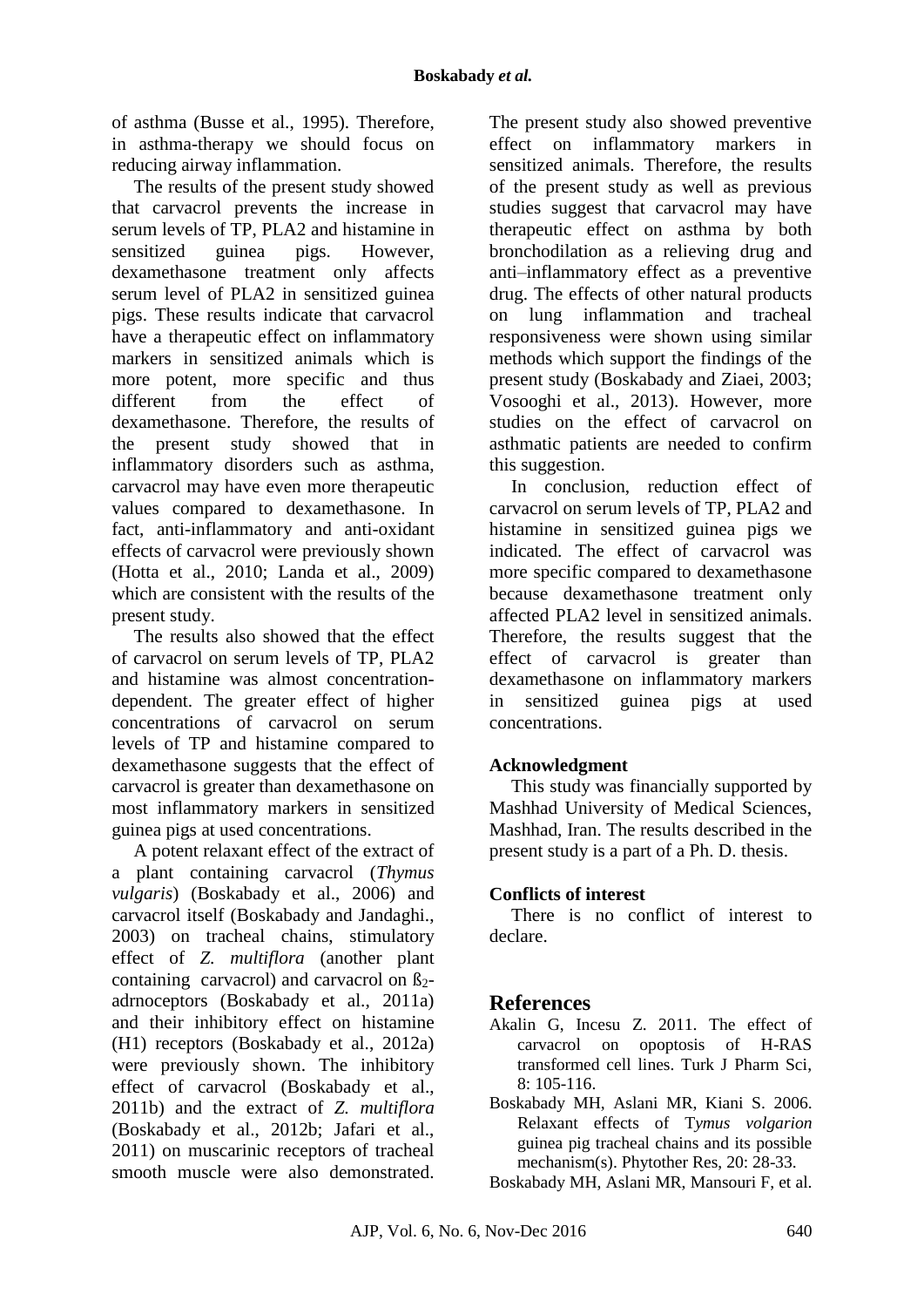2007. Relaxant effect of *Satureja hortensis* on guinea pig tracheal chains and its possible mechanism(s). Daru, 15: 199-204.

- Boskabady MH, Jafari Z, Pouraboli I. 2011. The effect of carvacrol on muscarinic receptors of guinea pig tracheal chains. Phytother Res, 25: 530-535.
- Boskabady MH, Jafari Z, Pouraboli IM, et al. 2012. Anti cholinergic effect of *Zataria multiflora* Boiss on guinea pig tracheal chains. Natural Product Res, 26: 1523- 1528.
- Boskabady MH, Jandaghi P. 2003. Relaxant effect of carvacrol on guinea pig tracheal chains and its possible mechanisms. Pharmazie, 58: 661-663.
- Boskabady MH, Kaveh M, Eftekhar N, et al. 2011. *Zataria multiflora* boiss and carvacrol affect  $\beta_2$ -adrenoceptors of guinea pig trachea. Evid Based Complement Alternat Med, 2011: 857124.
- Boskabady MH, Rakhshandah H, Moetamed shariati V. 1998. Bronchodilatory and anticholinergic effects of *Carum copticum* on isolated guinea pig tracheal chains. Med J Islam Rrep Iran, 11: 29-34.
- Boskabady MH, Ramazani M, Tabei T. 2003. Relaxant effects of different fractions of essential oil form *Carum copticum* on guinea pig tracheal chains. Phytother Res, 17: 1145-1149.
- Boskabady MH, Tabanfar H, Gholamnezhad Z, et al. 2012. Inhibitory effect of *Zataria multiflora* boiss and carvacrol on histamine  $(H_1)$  receptors of guinea pig tracheal chains. Fund Clini Pharmacol,  $26.609-620.$
- Boskabady MH, Ziaei T. 2003. Effect of ascorbic acid on airway responsiveness in ovalbumin sensitized guinea pigs. Respirology, 8: 473-478.
- Busse W, Banks-Schlegel SP, Larson GL. 1995. Childhood versus adult-onset asthma*.* Am J RespirCrit Care Med, 151: 1635-1639.
- Busse WW, Swenson CA. 1989. The relationship between plasma histamine concentrations and bronchial obstruction to antigen challenge in allergic rhinitis. J Allergy Clinic Immunol, 84: 658-666.
- ESCOP. "Thymiherba." Monographs on the medicinal uses of plant drugs. Exeter, U.K.: European Scientific Cooperative on Phytotherapy. 1997.
- Hotta M, Nakata R, Katsukawa M, et al. 2010.

Carvacrol, a component of thyme oil, activates PPAR and suppresses COX-2 expression. J Lipid Res, 51: 132-139.

- Ipek E, Zeytinoglu H, Okay S, Tuylu BA, Kurkcuoglu Baser MKHC. 2005. Genotoxicity and antigenotoxicity of Origanum oil and carvacrol evaluated by Ames Salmonella/ microsomal test. [Food](http://www.sciencedirect.com/science/journal/03088146) [Chem,](http://www.sciencedirect.com/science/journal/03088146) 93: 551-556.
- [Ipek](http://www.springerlink.com/content/?Author=Evrim+%c4%b0pek) E, [Tuylu](http://www.springerlink.com/content/?Author=Berrin+Ayaz+T%c3%bcyl%c3%bc) BA, [Zeytinoglu](http://www.springerlink.com/content/?Author=H%c3%bclya+Zeytino%c4%9flu) H. 2003. Effects of carvacrol on sister chromatid exchanges in human lymphocyte cultures. [Cytotechnol,](http://www.springerlink.com/content/0920-9069/) 43: 149-154.
- Jafari Z, Boskabady MH, Pouraboli I, et al. 2011. *Zataria multiflora* Boiss inhibited muscarinic receptors of incubated tracheal smooth muscle with propranolol. Avicenna J Phytomed, 1: 7-13.
- Kashima N, Nakajima H, Fukaura A, et al. 1993. Study of serum phosholipase A2 activity in bronchial asthmatic patients. Japan J Allergology, 42: 723-727.
- Kelly CA, Ward C, Stenton SC, et al. 1998. Numbers and activity of cells obtained at bronchoalveolar lavage in asthma, and their relationship to airway responsiveness. Thorax, 43: 684-692.
- Knowles JR, Roller S, Murray D B, Naidu AS. 2005. Antimicrobial action of carvacrol at different stages of Dual-Species biofilm development by S*taphylococcus aureus* and *Salmonella enterica serovar typhimurium*. Appl Envioron Microbiol, 71: 797-803.
- Landa P, Kokoska L, Pribylova M, et al. 2009. In vitro anti-inflammatory activity of carvacrol: Inhibitory effect on COX-2 catalyzed prostaglandin E-2 biosynthesis. Arch Pharmacol Res, 32: 75-78.
- Mehdi SJ, Ahmad A, Irshad M, et al. 2011. Cytotoxic effect of Carvacrol on human cervical cancer cells. Biol Med, 3: 307- 312.
- Nafisi SH, Hajiakhoondi A, Yektadoost A. 2004. Thymol and carvacrol binding to DNA: model for DRUG–DNA interaction*.* Biopolymers, 74: 345-351.
- Nostro A, Roccaro AS, Bisignano G, et al. 2007. Effects of oregano, carvacrol and thymol on *Staphylococcus aureus* and Staphylococcus epidermidis biofilms. J Med Microbiol, 56: 519-523.
- Qureshi S, Memon SA, Laghari AJ, et al. 2009. Metabolic total protein investigation in local industry workers exposed to acid